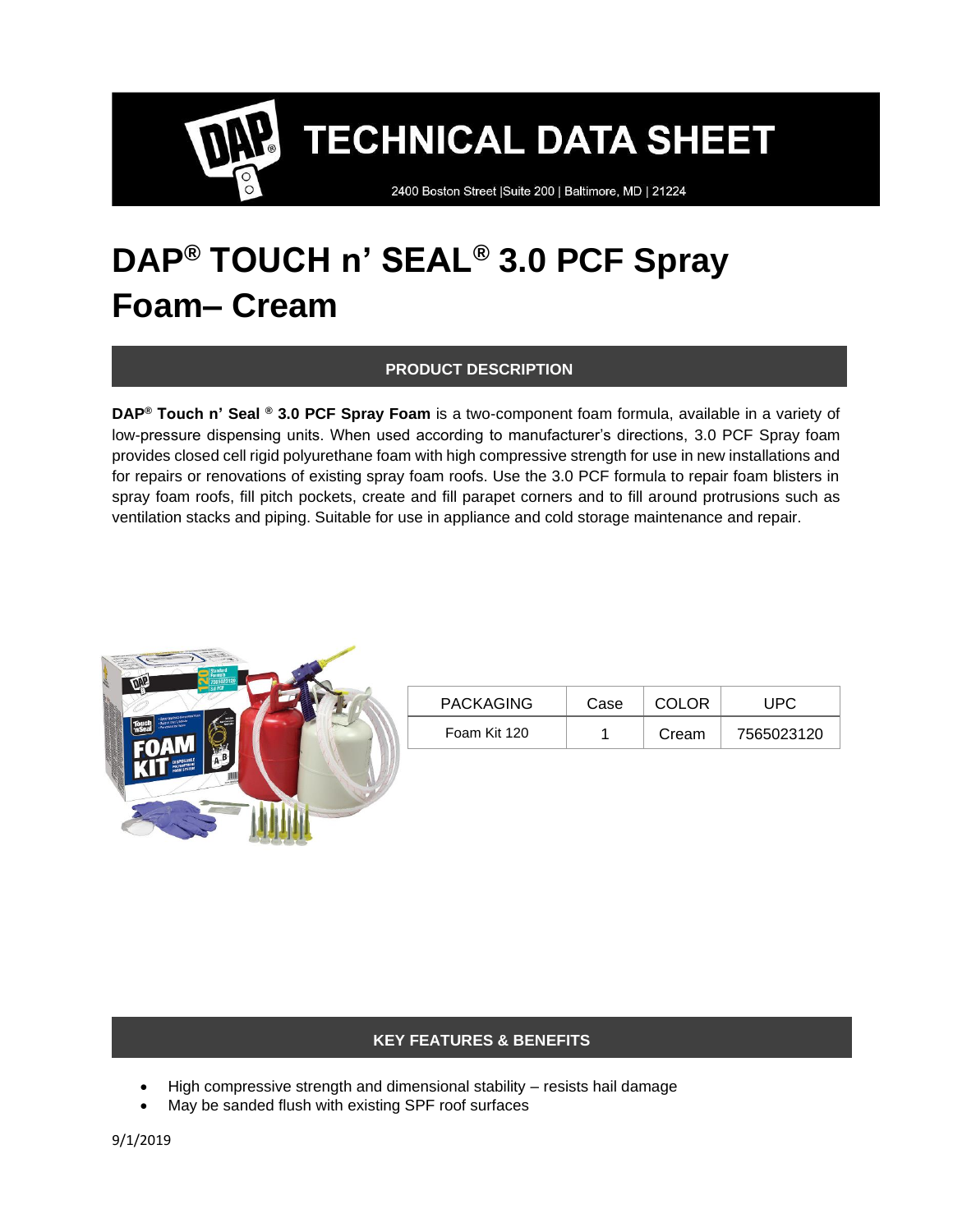2400 Boston Street | Suite 200 | Baltimore, MD | 21224

- Significantly increases structural strength; important in high wind situations (per the Spray Polyurethane Foam Alliance)
- Permanent installation; does not shrink or settle
- Expands to fill smallest to largest gaps, cracks and holes
- High R-value
- Closed cell structure

#### **SUGGESTED USES**

#### **USE TO FILL AND SEAL:**

- Roof foam blister repairs
- Pitch pockets
- Prapet corners
- Ventilation / HVAC protrusions
- New roof Installations
- Roof repairs

#### **FOR BEST RESULTS**

- **Apply in temperatures between 60°F- 90°F (16°C- 32°C)**
- **Chemical contents must be between 70°F – 90°F (21°C- 32°C) before dispensing**
- **Surface temperatures should be between 60°F- 90°F (16°C- 32°C)**
- Apply in layers up to 1" thick (25mm) at a time. Apply in  $\frac{1}{2}$ " (12mm) layers for best adhesion to substrate. Allow foam to cool between application of additional layers
- Surface must be clean, dry, and free of all foreign material for adhesion
- Do not store at temperatures above 120°F (49°C)
- Not a firestopping product

#### **APPLICATION**

**DIRECTIONS: Important – read all directions and cautions before use. Always wear gloves, eye protection and work clothes. Use drop cloths. Product is flammable during dispensing - turn off sources of ignition prior to use. Always refer to local building codes prior to use. CYLINDER MAY BURST IF LEFT IN HOT VEHICLE, EXPOSED TO DIRECT SUNLIGHT OR TEMPERATURES ABOVE 122°F (50°C).**

**Preparation / Application:** Please refer to Operating Instructions found inside the product packaging or call Customer Service at 888-DAP-TIPS. To promote adhesion, surface must be clean, dry, and free of all foreign material.

**Clean-up:** If wet foam contacts skin, clean immediately with a dry rag – do not use water – water accelerates curing. Cured foam must be removed mechanically from surfaces. Uncured foam can be

9/1/2019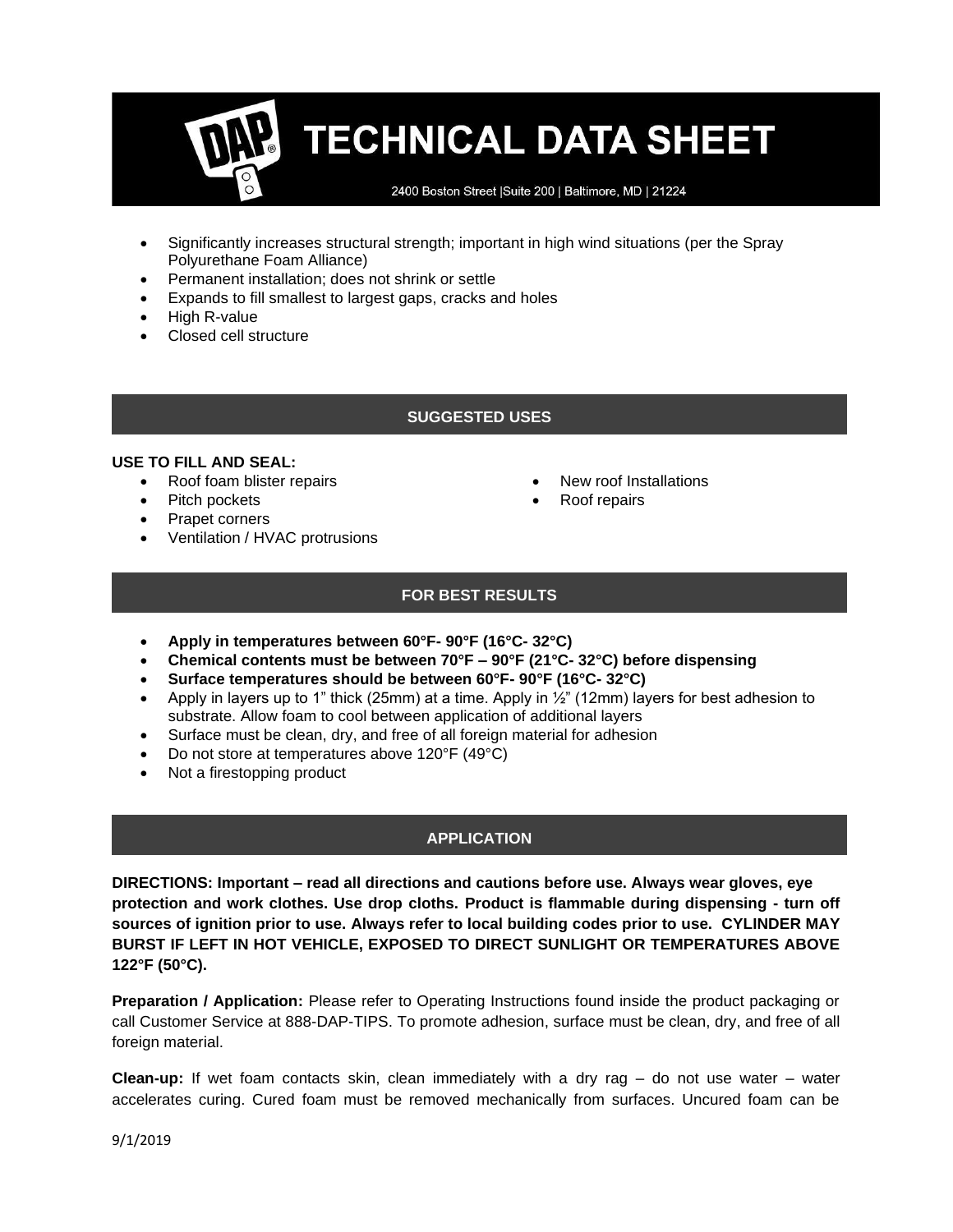2400 Boston Street | Suite 200 | Baltimore, MD | 21224

cleaned from most surfaces with Foam Cleaner or acetone. If foam dries on skin, apply generous amounts of petroleum jelly, put on plastic gloves and wait 1 hour. With a clean cloth, firmly wipe off residue and repeat process if necessary. DO NOT use acetone or other solvents to remove product from skin.

**Storage & Disposal.** Keep container tightly closed in a cool, well-ventilated area. Store upright below 90° F (33°C). Do not expose containers to conditions that may damage, puncture, or burst the containers. Dispose of leftover material / containers in accordance with Federal, state, and local regulations. See SDS for more information.

| <b>TYPICAL PHYSICAL &amp; CHEMICAL PROPERTIES</b> |                               |  |  |
|---------------------------------------------------|-------------------------------|--|--|
|                                                   |                               |  |  |
| Shelf Life                                        | 18 months; unopened container |  |  |
| <b>Tack Free Time</b>                             | $30 - 60$ seconds             |  |  |
| <b>Fully Cured</b>                                | Approx. 1 hour                |  |  |
| Cuttable                                          | 2 - 5 minutes                 |  |  |
| <b>Fungi Resistance</b>                           | Does not support growth       |  |  |
| <b>ASTM D1621 Compressive Strength</b>            | 40 psi (2.81 kg/cm2)          |  |  |
| ASTM C518 R-Value - per in. (25mm)                | 5.9                           |  |  |
| ASTM D-1622 Density (Core)                        | 3.0 pcf (48.0 kg/m3)          |  |  |
| ASTM D2856 Closed Cell Content                    | >85%                          |  |  |
| Yield Bd ft.*<br>Foam Kit 120                     | 120                           |  |  |

\*Theoretical yield is used as an industry standard to represent the size of two-component foam kits. The calculation is based upon ideal conditions, does not include blowing agent loss, and may vary according to application method or environmental factors.

#### **SAFETY**

See product label or Safety Data Sheet (SDS) for health and safety information. You can request an SDS by visiting our website at dap.com or calling 888-DAP-TIPS.

### **WARRANTY**

**LIMITED WARRANTY:** If the product fails to perform when used as directed, within one year from the date of purchase, call 888-DAP-TIPS, with your sales receipt and product container available, for replacement product or sales price refund. DAP Products Inc. will not be responsible for incidental or consequential damages.

9/1/2019